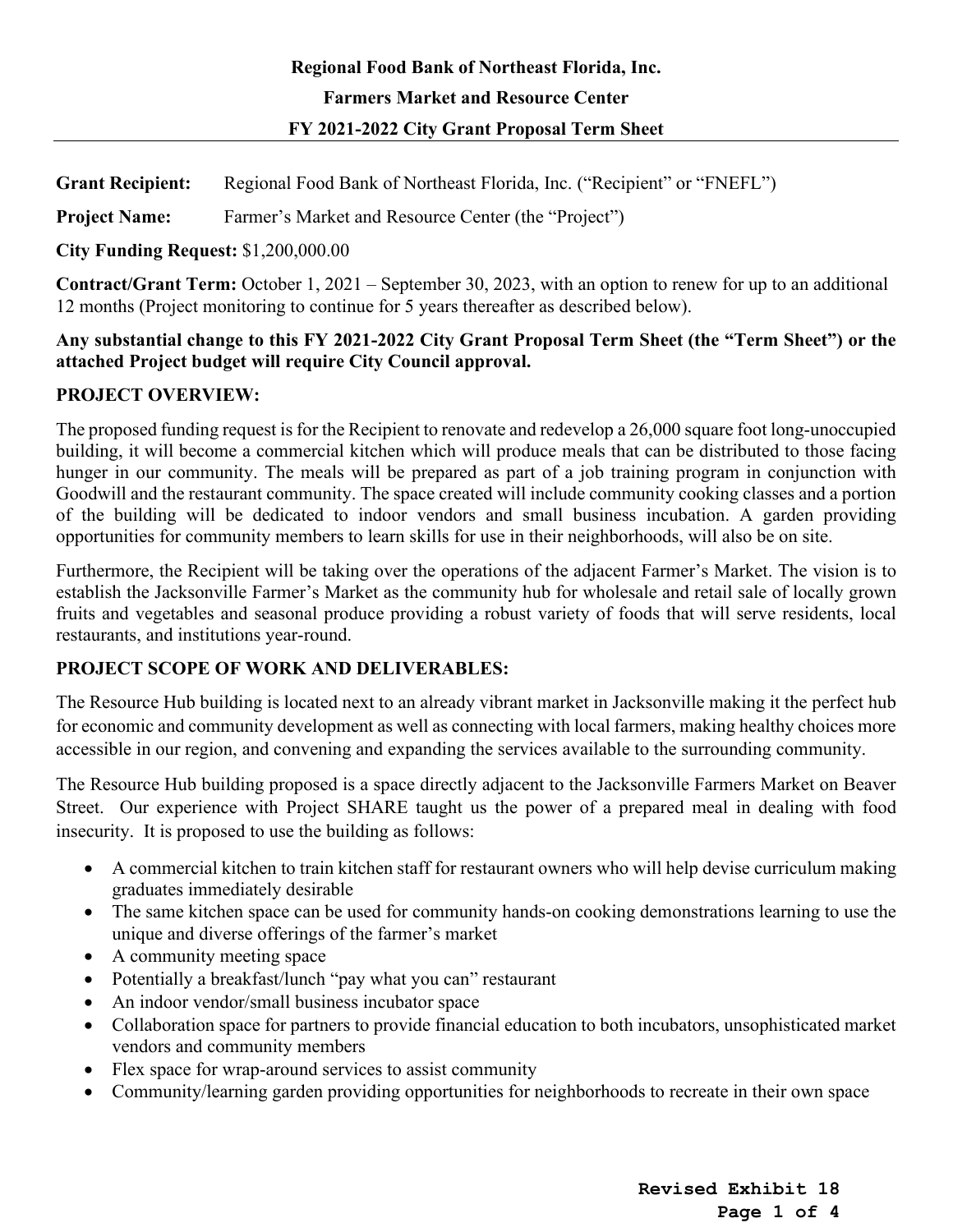The Recipient and its partners see potential in both the interior and the exterior. It is envisioned using the entire site to create a sense of place where healthy, nutritious food can be seen growing, is beautifully displayed and available for sale (using SNAP and Double Access Bucks for those that need it), and where healthy meals are prepared and made available using the same healthy offerings. And lastly, having a safe outdoor space for recreation is important for making this space a hub for community building beyond the efforts of the organizations that use the building itself.

### **MATERIAL TERMS OF THE AGREEMENT:**

There shall be an executed grant agreement between the City and FNEFL incorporating the following specific terms and conditions, in addition to any other provisions, as required by the City'sOffice of General Counsel and the City's Office of Risk Management for terms related to insurance and indemnification.

- Funding by the City will be in the form of a grant. Terms are to be specified within the agreement.
- The agreement shall include certain performance requirements of FNEFL and clawback provisions for failure to continue to meet those requirements.
- All funding provided by the City shall be specifically expended for acquisition and capital "Improvements" which potentially includes design, permitting and construction of a greenhouse, build-out of teaching space, a market area, irrigation, parking area improvements, a greenhouse, a processing center, fencing and other miscellaneous exterior improvements.
- Documentation shall be provided by FNEFL verifying all expenditures were made for services associated with planning, design and construction of the Improvements as detailed in a scope of work and estimated cost proposal provided by FNEFL, which shall be approved in advance by the City.
- All planning, design and construction services shall be conducted by design professionals, construction companies and/or equipment and material suppliers licensed or certified to conduct business in the State of Florida and the City of Jacksonville.
- FNEFL shall be responsible for ensuring all federal, state or local permits, as may be necessary, are obtained prior to conducting any work.
- FNEFL shall be responsible for all coordination of the work and shall ensure inspection services as required by jurisdictional agencies, in addition to on-site periodic inspection provided by FNEFL during execution of the work.
- Funding by the City to FNEFL shall be provided on a reimbursement basis, conditioned upon the prior occurrence of the following:
	- a) FNEFL shall submit invoices from design professionals, contractors, or any other vendor, in addition to contractor's affidavits and/or receipts that are acceptable to the City.
	- b) FNEFL must furnish the City's Office of Economic Development ("OED") evidence satisfactory to the City that all applicable permits have been issued.
	- c) All work subject to the reimbursement has been inspected by the City.
	- d) All property taxes (if applicable) are paid in full at the time of any reimbursement.
- It is anticipated and acceptable to the City should FNEFL desire to submit periodic partial payment requests for reimbursement (minimum of \$50,000) for partially completed work and prior to final completion of all work.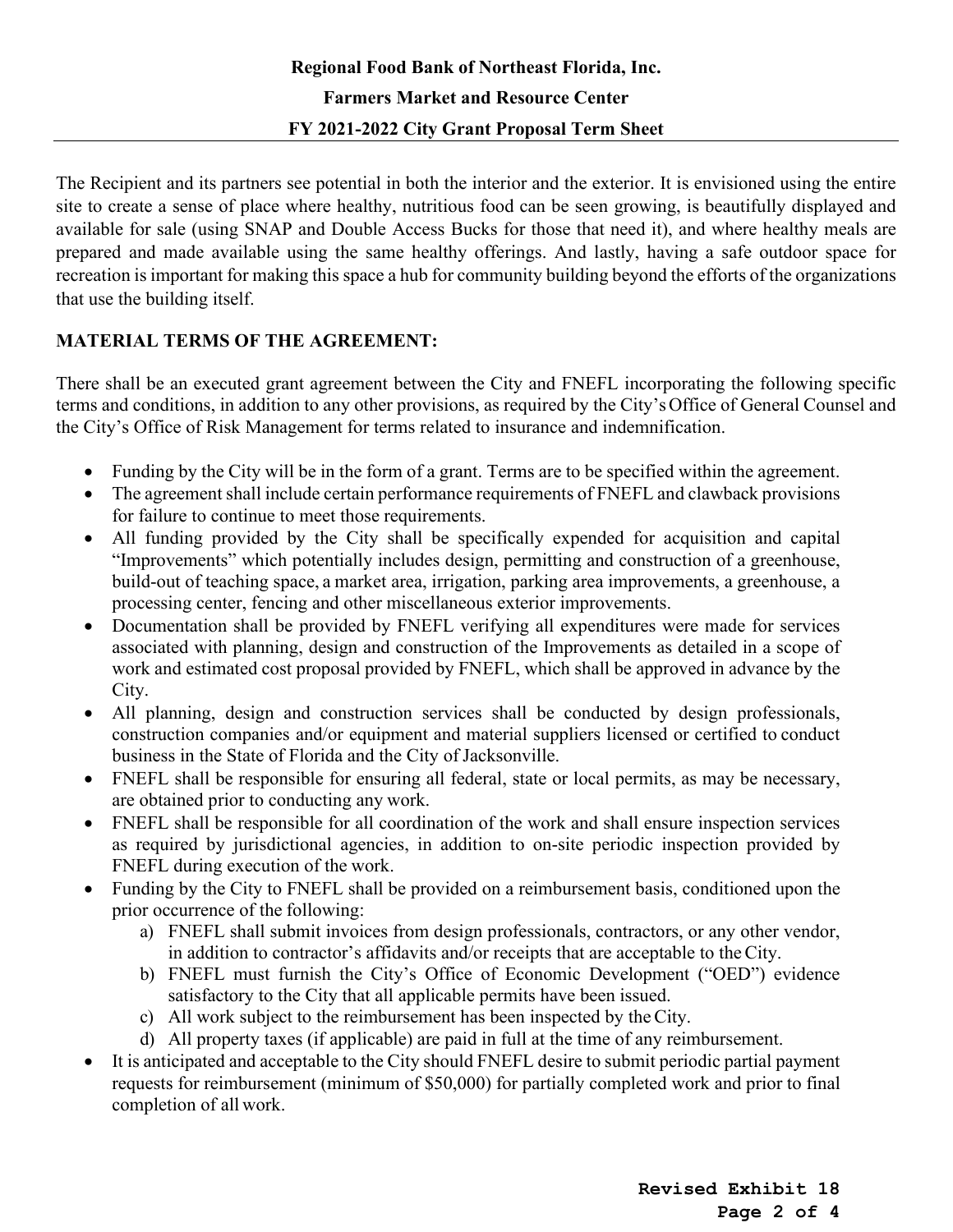# **Regional Food Bank of Northeast Florida, Inc. Farmers Market and Resource Center FY 2021-2022 City Grant Proposal Term Sheet**

- The City shall be granted access to the FNEFL Project location upon reasonable notice to inspect the work in progress or the final work product.
- FNEFL shall maintain ownership or long-term lease of the land subject to the Improvements for the duration of the Agreement.
- FNEFL shall provide proof of payment with all reimbursement requests.
- At completion of the Project, FNEFL will be required to provide reporting to the OED on the continued operation of the Project for a 5 year period.
- FNEFL shall continuously operate and maintain the Improvements, not terminate the grant agreement, and maintain ownership or long-term lease of the land for a period of not less than 5 years. In the event FNEFL defaults on these covenants, FNEFL will be required to immediately refund the City's investment (no interest accumulation) with a reduction of the City's investment by twenty percent (20%) per year.
- The minimum overall Project cost shall be not less than \$2.0 Million.
- The City's obligations shall not exceed the amount of \$1.2 Million (\$1 Million from the General Fund and \$200,000 from the Northwest Economic Development Trust Fund).
- Project completion shall be prior to September 30, 2023, with an option to extend for up to an additional 12 months.
- If the overall Project cost is less than \$2,000,000, there will be a reduction in the City's overall contribution to the Project. The sliding scale will be as follows:

| <b>Total Project Cost</b> | <b>City Reimbursement Percent</b> |
|---------------------------|-----------------------------------|
| $$2,000,000$ plus         | 50%                               |
| $$1,700,000 - $1,999,999$ | 45%                               |
| $$1,400,000 - $1,699,999$ | 40%                               |
| $$1,200,000 - $1,399,999$ | 35%                               |
| Below \$1,200,000         | $0\%$                             |

- Upon completion of the Project, if the City has disbursed funds in excess of the total amount due to FNEFL as a result of the adjusted reimbursement percentage for failure to meet the \$2,000,000 investment minimum, FNEFL will be required to repay any excess amount previously disbursed by the City.
- FNEFL shall pay all cost overruns/overages for the Improvements and the Project.
- The City Council Auditor's Office shall have audit rights.